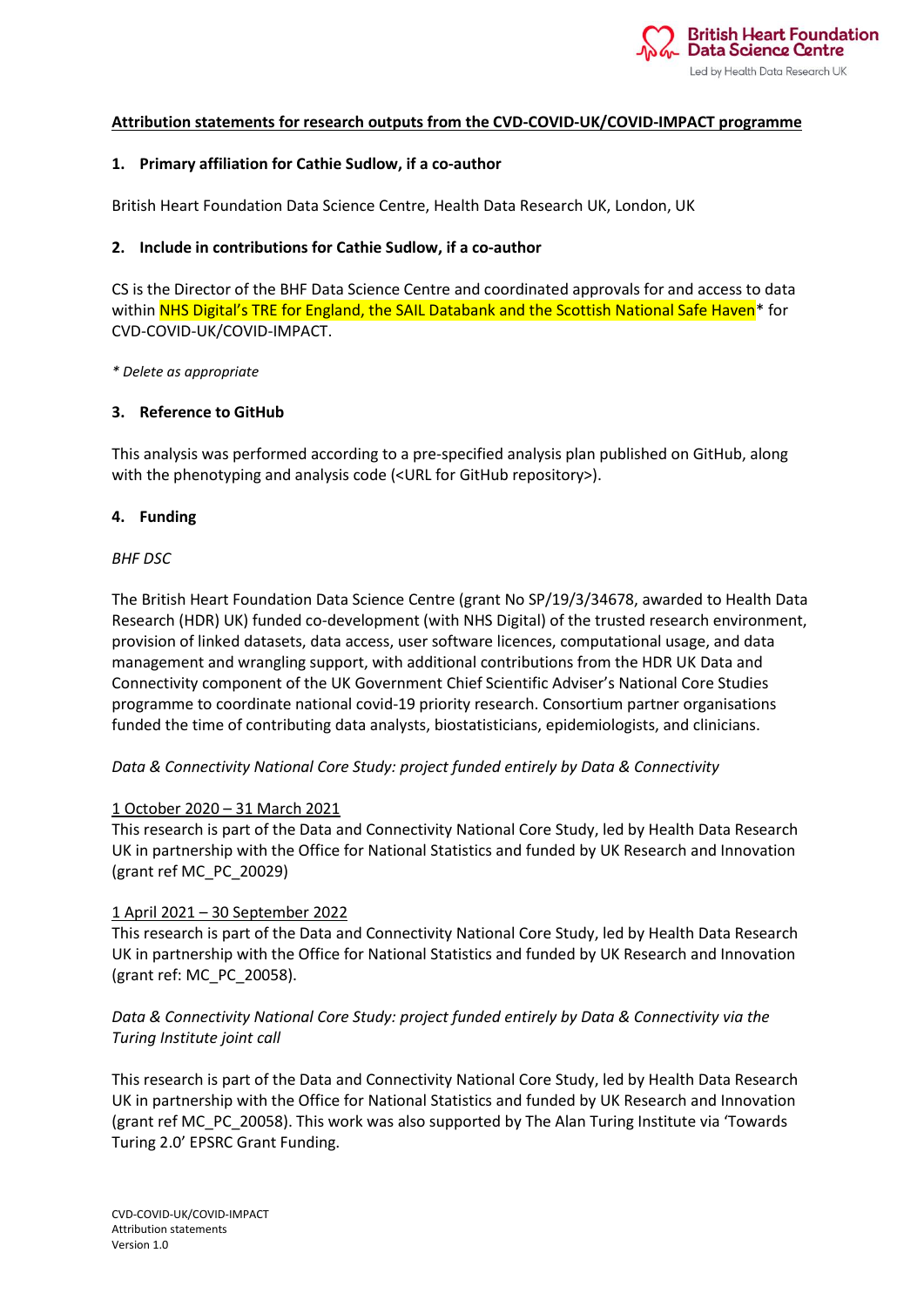

*Data & Connectivity National Core Study: use of data assets made available via, and in TREs supported by, Data & Connectivity*

### 1 October 2020 – 31 March 2021

This research used data assets made available as part of the Data and Connectivity National Core Study, led by Health Data Research UK in partnership with the Office for National Statistics and funded by UK Research and Innovation (grant ref MC\_PC\_20029)

## 1 April 2021 – 30 September 2022

This research used data assets made available as part of the Data and Connectivity National Core Study, led by Health Data Research UK in partnership with the Office for National Statistics and funded by UK Research and Innovation (grant ref MC\_PC\_20058)

## *Data & Connectivity National Core Study: TRE for England data access funding only*

The associated costs of accessing data in NHS Digital's trusted research environment service for England, for analysts working on this study, were (part *if the study extends beyond September 2022*) funded by the Data and Connectivity National Core Study, led by Health Data Research UK in partnership with the Office for National Statistics, which is funded by UK Research and Innovation (grant ref: MC\_PC\_20058).

## *Longitudinal Health and Wellbeing National Core Study*

This work was supported by the Longitudinal Health and Wellbeing COVID-19 National Core Study (UKRI Medical Research Council MC\_PC\_20030 and MC\_PC\_20059)

## *Understanding Mechanisms of Thrombosis and Thrombocytopenia in COVID-19 and with SARS-CoV-2 Vaccines (TTS Consortium[\) https://fundingawards.nihr.ac.uk/award/NIHR135073](https://fundingawards.nihr.ac.uk/award/NIHR135073)*

This study is funded by the Department of Health and Social Care (DHSC) and supported by the National Institute for Health Research (NIHR) [NIHR135073]. The views expressed are those of the author(s) and not necessarily those of the NIHR or the DHSC.

### *SAIL Databank*

This work was supported by the Con-COV team funded by the Medical Research Council (grant number: MR/V028367/1).

This work was supported by Health Data Research UK, which receives its funding from HDR UK Ltd (HDR-9006) funded by the UK Medical Research Council, Engineering and Physical Sciences Research Council, Economic and Social Research Council, Department of Health and Social Care (England), Chief Scientist Office of the Scottish Government Health and Social Care Directorates, Health and Social Care Research and Development Division (Welsh Government), Public Health Agency (Northern Ireland), British Heart Foundation (BHF) and the Wellcome Trust.

This work was supported by the ADR Wales programme of work. The ADR Wales programme of work is aligned to the priority themes 410 as identified in the Welsh Government's national strategy: Prosperity for All. ADR Wales brings together data science experts at Swansea University Medical School, staff from the Wales Institute of Social and Economic Research, Data and Methods (WISERD)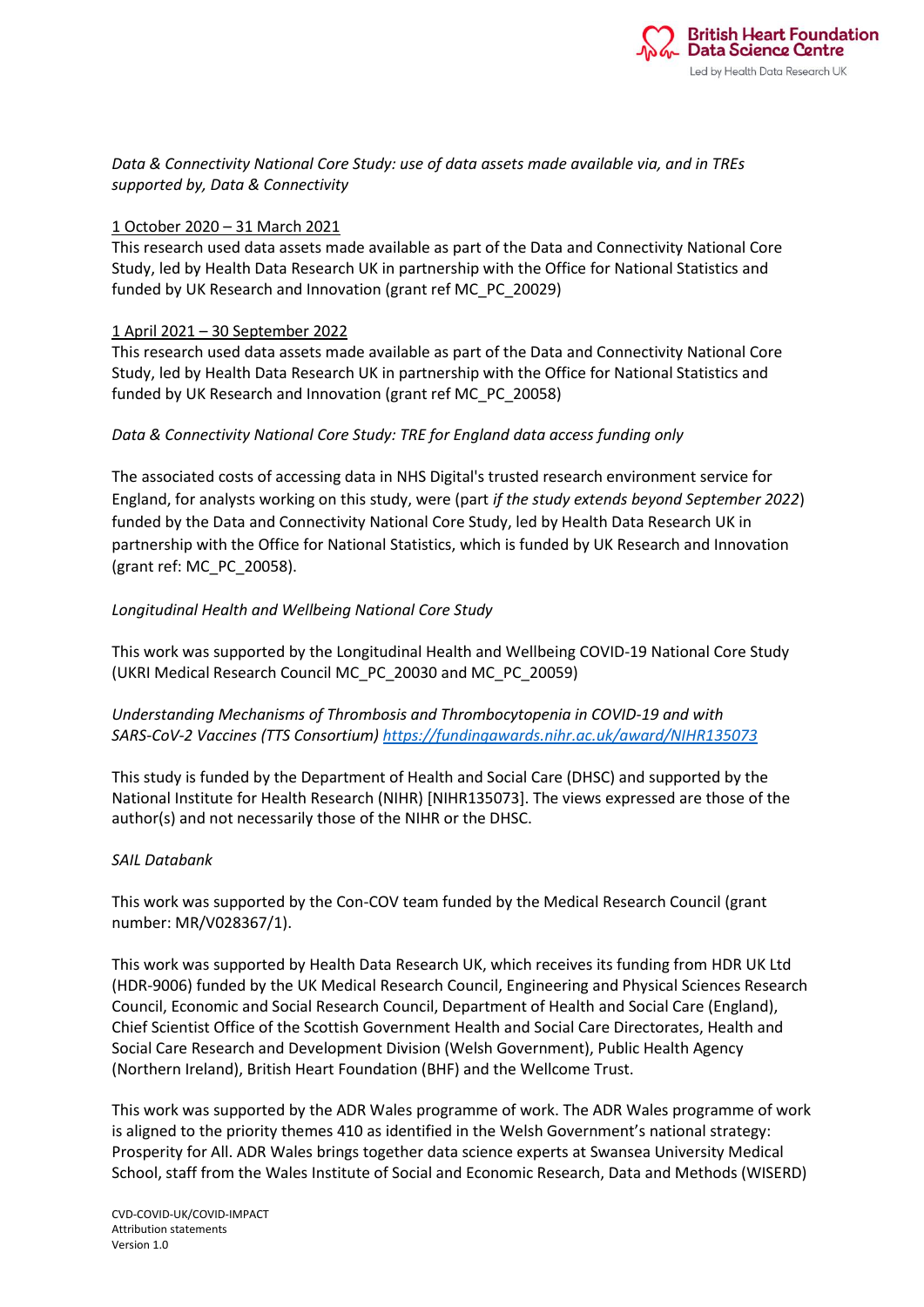

at Cardiff University and specialist teams within the Welsh Government to develop new evidence which supports Prosperity for All by using the SAIL Databank at Swansea University, to link and analyse anonymised data. ADR Wales is part of the Economic and Social Research Council (part of UK Research and Innovation) funded ADR UK (grant ES/S007393/1).

This work was supported by the Wales COVID-19 Evidence Centre, funded by Health and Care Research Wales.

### **5. Ethical approval**

The North East-Newcastle and North Tyneside 2 research ethics committee provided ethical approval for the CVD-COVID-UK/COVID-IMPACT research programme (REC No 20/NE/0161) to access, within secure trusted research environments, unconsented, whole-population, de-identified data from electronic health records collected as part of patients' routine healthcare.

### **6. Acknowledgements**

## *BHF DSC*

This work is carried out with the support of the BHF Data Science Centre led by HDR UK (BHF Grant no. SP/19/3/34678). This study makes use of de-identified data held in NHS Digital's TRE for England, the SAIL Databank and the Scottish National Data Safe Haven<sup>\*</sup> and made available via the BHF Data Science Centre's CVD-COVID-UK/COVID-IMPACT consortium. This work uses data provided by patients and collected by the NHS as part of their care and support. We would also like to acknowledge all data providers who make health relevant data available for research.

### *\* Delete as appropriate*

### *Scottish National Safe Haven*

The study makes use of anonymised data held in the Scottish National Safe Haven. The authors would like to acknowledge the support of the eDRIS Team (Public Health Scotland) for their involvement in obtaining approvals, provisioning and linking data and the use of the secure analytical platform within the National Safe Haven.

### *SAIL Databank*

This study makes use of anonymised data held in the Secure Anonymised Information Linkage (SAIL) Databank. This work uses data provided by patients and collected by the NHS as part of their care and support. We would also like to acknowledge all data providers who make anonymised data available for research. We wish to acknowledge the collaborative partnership that enabled acquisition and access to the de-identified data, which led to this output. The collaboration was led by the Swansea University Health Data Research UK team under the direction of the Welsh Government Technical Advisory Cell (TAC) and includes the following groups and organisations: the SAIL Databank, Administrative Data Research (ADR) Wales, Digital Health and Care Wales (DHCW), Public Health Wales, NHS Shared Services Partnership (NWSSP) and the Welsh Ambulance Service Trust (WAST). All research conducted has been completed under the permission and approval of the SAIL independent Information Governance Review Panel (IGRP) project number 0911.